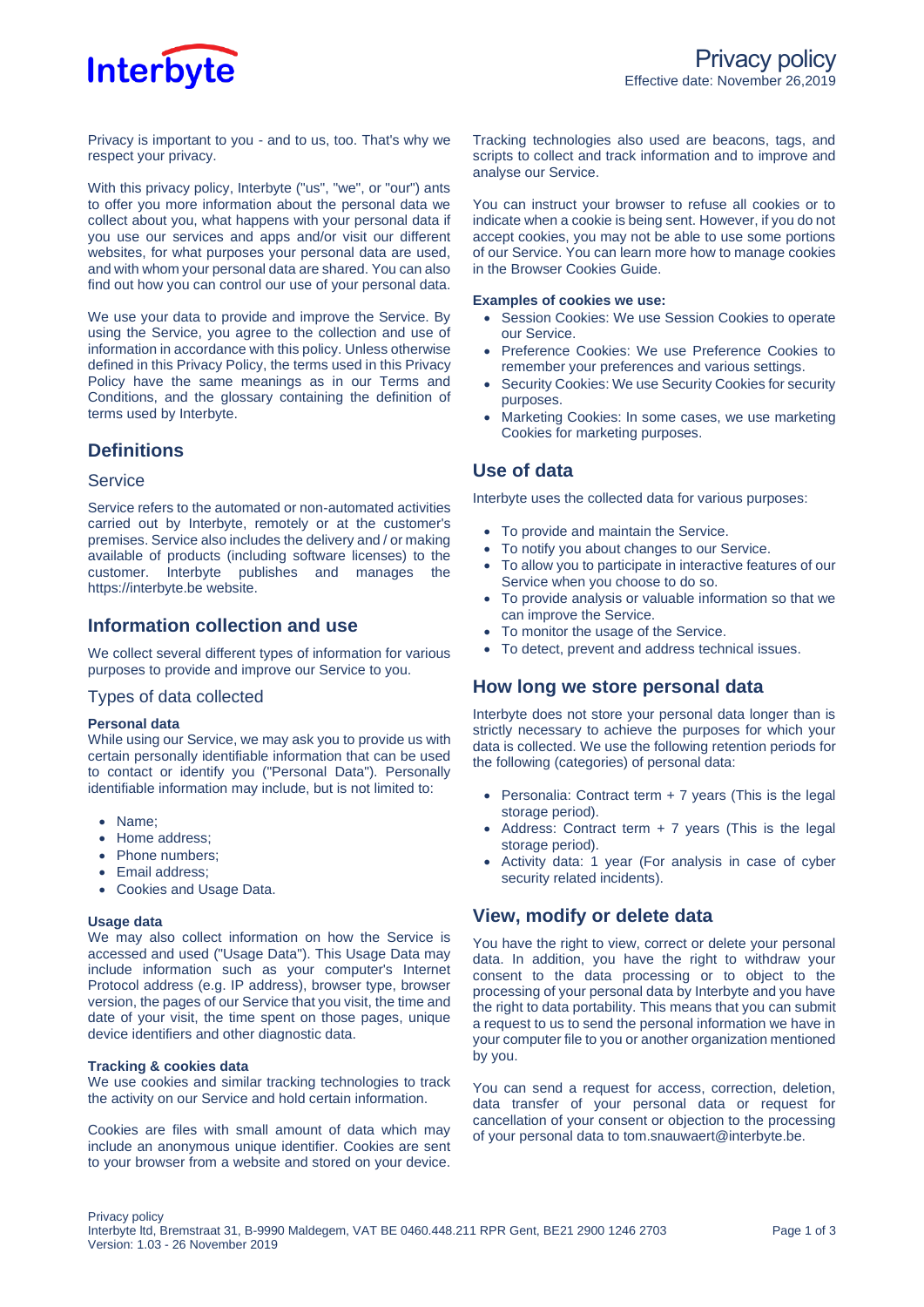

To ensure that the request for access has been made by you, we ask you to send a copy of your ID with the request. In this copy, make your passport photo, MRZ (machine readable zone, the strip with numbers at the bottom of the back of the identity card), card number and national register number black. This is to protect your privacy. We respond to your request as soon as possible, within four weeks at the latest.

Interbyte also wishes to point out that you have the opportunity to file a complaint with the Data Protection Authority. This can be done via the following link: https://www.databeschermingsautoriteit.be.

## **Transfer of data**

Your information, including Personal Data, may be transferred to - and maintained on - computers located outside of your state, province, country or other governmental jurisdiction where the data protection laws may differ than those from your jurisdiction.

If you are located outside Belgium and choose to provide information to us, please note that we transfer the data, including Personal Data, to Belgium and process it there.

Your consent to this Privacy Policy followed by your submission of such information represents your agreement to that transfer.

Interbyte will take all steps reasonably necessary to ensure that your data is treated securely and in accordance with this Privacy Policy and no transfer of your Personal Data will take place to an organization or a country unless there are adequate controls in place including the security of your data and other personal information.

## **Disclosure of data**

### Legal requirements

Interbyte may disclose your Personal Data in the good faith belief that such action is necessary to:

- To comply with a legal obligation.
- To protect and defend the rights or property of Interbyte.
- To prevent or investigate possible wrongdoing in connection with the Service.
- To protect the personal safety of users of the Service or the public.
- To protect against legal liability.

## **Security of data**

Interbyte takes the protection of your data seriously and takes appropriate measures, with processes, procedures and technical implementations, to prevent misuse, loss, unauthorized access, unwanted disclosure and unauthorized modification. If you have the impression that your data is not properly secured or there are indications of abuse, please contact tom.snauwaert@interbyte.be.

The authorities are informed in compliance with the GDPR legislation in the case of a (potential) data breach.

## **External service providers**

We may employ third party companies and individuals to facilitate our Service ("Service Providers"), to provide the Service on our behalf, to perform Service-related services or to assist us in analysing how our Service is used.

These third parties have access to your Personal Data only to perform these tasks on our behalf and are obligated not to disclose or use it for any other purpose.

### Analytics

We may use third-party Service Providers to monitor and analyse the use of our Service.

#### **Google Analytics**

Google Analytics is a web analytics service offered by Google that tracks and reports website traffic. Google uses the data collected to track and monitor the use of our Service. This data is shared with other Google services. Google may use the collected data to contextualize and personalize the ads of its own advertising network.

You can opt-out of having made your activity on the Service available to Google Analytics by installing the Google Analytics opt-out browser add-on. The add-on prevents the Google Analytics JavaScript (ga.js, analytics.js, and dc.js) from sharing information with Google Analytics about visits activity.

For more information on the privacy practices of Google, please visit the Google Privacy & Terms web page: https://policies.google.com/privacy?hl=en.

## **Links to other sites**

Our Service may contain links to other sites that are not operated by us. If you click on a third-party link, you will be directed to that third-party's site. We strongly advise you to review the Privacy Policy of every site you visit.

We have no control over and assume no responsibility for the content, privacy policies or practices of any third-party sites or services.

## **Children's privacy**

Our Service does not address anyone under the age of 18 ("Children").

We do not knowingly collect personally identifiable information from anyone under the age of 18. If you are a parent or guardian and you are aware that your Children has provided us with Personal Data, please contact us. If we become aware that we have collected Personal Data from children without verification of parental consent, we take steps to remove that information from our servers.